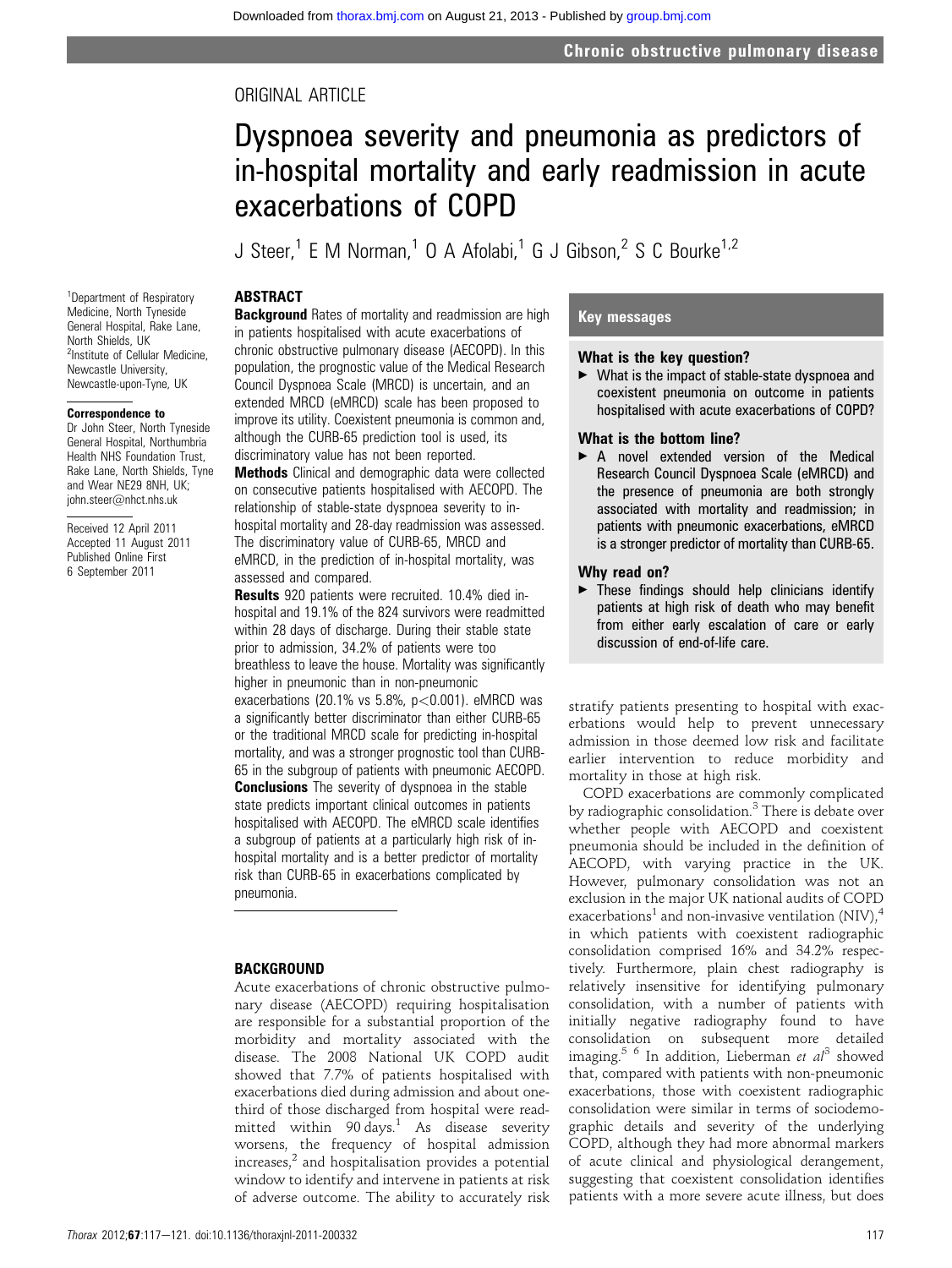not signify a different disease process. For these reasons we elected to include patients with coexistent consolidation in the present study.

In community-acquired pneumonia the CURB-65 prognostic  $tool^7$  is effective and widely used as a guide to clinical management, but its utility in patients with pneumoniacomplicating AECOPD (pAECOPD) is less clear. CURB-65 is also sometimes used to guide clinical decisions in non-pneumonic AECOPD (npAECOPD) and a single prospective study supports this.<sup>8</sup>

In stable COPD, the severity of dyspnoea, measured by the Medical Research Council Dyspnoea Score (MRCD), is a stronger predictor of mortality than forced expiratory volume in 1 s (FEV<sub>1</sub>) alone.<sup>9</sup> Its prognostic value in AECOPD requiring hospitalisation has, however, been infrequently studied, with single reports suggesting that higher MRCD scores are predictive of in-hospital<sup>10</sup> and 3-year mortality.<sup>11</sup> A small retrospective study from our department described a novel extended version of the MRCD scale (the extended MRC Dyspnoea Score, eMRCD), which had better discrimination than the traditional MRCD scale for the identification of patients at risk of frequent hospital admission,<sup>12</sup> but this, and the relationship between eMRCD and in-hospital mortality, have not been further investigated.

We have undertaken a prospective observational study in a large population of patients with AECOPD, to compare the predictive ability of both the MRCD and eMRCD scores in relation to both in-hospital mortality and early rehospitalisation. We also assessed the impact of complicating pneumonia on outcome and the utility of CURB-65 in this population.

#### Methods

As part of a large prospective observational study, consecutive patients admitted with a primary diagnosis of AECOPD to one of two neighbouring acute general hospitals between December 2008 and June 2010 were recruited. Patients were identified primarily by screening the records of patients admitted with a clinical diagnosis of AECOPD on a daily basis. To ensure maximal data capture, hospital coding records were reviewed in order to identify patients who died or were rapidly discharged prior to identification by the research team, and data were gathered on all eligible patients not previously identified.

Inclusion criteria were admission with AECOPD; a clinical diagnosis of COPD supported by spirometric evidence of airflow obstruction (FEV<sub>1</sub>/forced vital capacity  $\langle 0.70 \rangle$  during a period of clinical stability; age at least 35 years; smoking history of at least 10 cigarette pack years; and admission from the primary place of residence. Patients were not eligible for inclusion if they had previously been included in the study; they were being treated with domiciliary ventilation; they had life-threatening comorbidity that was expected to limit their life to less than 12 months; or if they had a primary admission diagnosis other than AECOPD.

Sociodemographic details,  $FEV<sub>1</sub>$  and body mass index (BMI) on admission were recorded. Only  $FEV<sub>1</sub>$  results obtained within 2 years of admission were used in data analysis. During their hospital stay, patients were asked to report their level of dyspnoea during their stable state in the preceding 3 months. The  $e$ MRCD<sup>12</sup> categorises patients with traditional MRCD scores of 5 as either 5a or 5b depending on their ability to manage personal care (washing and dressing). This was documented routinely and recorded along with the traditional MRCD score (table 1). The presence of consolidation on the admission chest radiograph, as documented by the admitting medical team, and

| Limitation due to breathlessness                                          | <b>MRCD</b> |   | eMRCl |
|---------------------------------------------------------------------------|-------------|---|-------|
| Breathless only with strenuous exercise                                   |             |   |       |
| Breathless when hurrying on the level or<br>walking up a slight hill      |             | 2 |       |
| Walks slower than peers, or stops when<br>walking on the flat at own pace |             | 3 |       |
| Stops after walking 100 m, or for a few<br>minutes, on the level          |             | 4 |       |
| Too breathless to leave the house                                         | 5           |   |       |
| $\boldsymbol{\delta}$ independent in washing and/or dressing              |             |   | 5a    |
| & dependent in washing and dressing                                       |             |   | 5b    |

the CURB-65 score were recorded. The admission was labelled as pAECOPD or npAECOPD depending on whether consolidation was present or absent. Length of stay, need for ventilatory support (non-invasive or invasive ventilation), in-hospital and 30-day mortality, and readmission to hospital within 28 and 90 days of discharge were gathered by reviewing the hospital records. The local NHS Research Ethics Committee approved the project and advised that formal consent from individual patients was not required.

## Statistical analysis

For variables with missing data, cases were excluded analysis by analysis. Descriptive statistics were used to characterise the patient sample, using proportions, means with standard deviations, or medians with inter-quartile ranges (IQRs) if appropriate. Bivariate comparisons were performed for pneumonic and non-pneumonic AECOPD using the  $\chi^2$  test (gender and need for assisted ventilation), Student t test (age,  $FEV_1$  % predicted and BMI) and Mann-Whitney U test (MRCD and length of stay). Differences in outcome between eMRCD 5a and 5b, and between pAECOPD and npAECOPD, were assessed using the  $\chi^2$  test. The discriminatory value of MRCD, eMRCD and CURB-65 in relation to in-hospital mortality was determined by computing the area under the ROC curve (AUROC) with 95% CIs. AUROC was compared between MRCD, eMRCD and CURB-65 using the method of DeLong et  $al^{14}$  and was computed using SigmaPlot version 11. All other statistical analyses were performed using SPSS V.15.0 for Windows and a two-sided p value <0.05 was taken as statistically significant.

## RESULTS

Data were obtained from 920 patients. Data capture was complete for all variables apart from  $FEV<sub>1</sub>$  within 2 years of admission (14.3% missing) and BMI on admission (4.3% missing). The mean age of the patients was 73.1 years (SD 10.0) and 53.9% were women (table 2). Most patients had severe airflow obstruction (mean  $FEV_1$  % predicted 44.1, SD 18.0). Mean BMI was normal  $(24.6 \text{ kg/m}^2, \text{SD } 6.4)$  and approximately one-third of patients had radiographic evidence of pulmonary consolidation. Compared with patients with no consolidation, they were older, had slightly better preserved  $FEV<sub>1</sub>$ , and were more likely to have required assisted ventilation. Almost all (98.0%) patients receiving assisted ventilation were initially treated with NIV, with only four being immediately intubated and ventilated. Of patients in whom NIV failed, only four further patients progressed to invasive ventilation. Of the 51 patients with severe dyspnoea (eMRCD 5b) who met the criteria for assisted ventilation (pH <7.35 and arterial carbon dioxide pressure >6 kPa), 44 received it and seven were not ventilated, but instead received end-of-life care.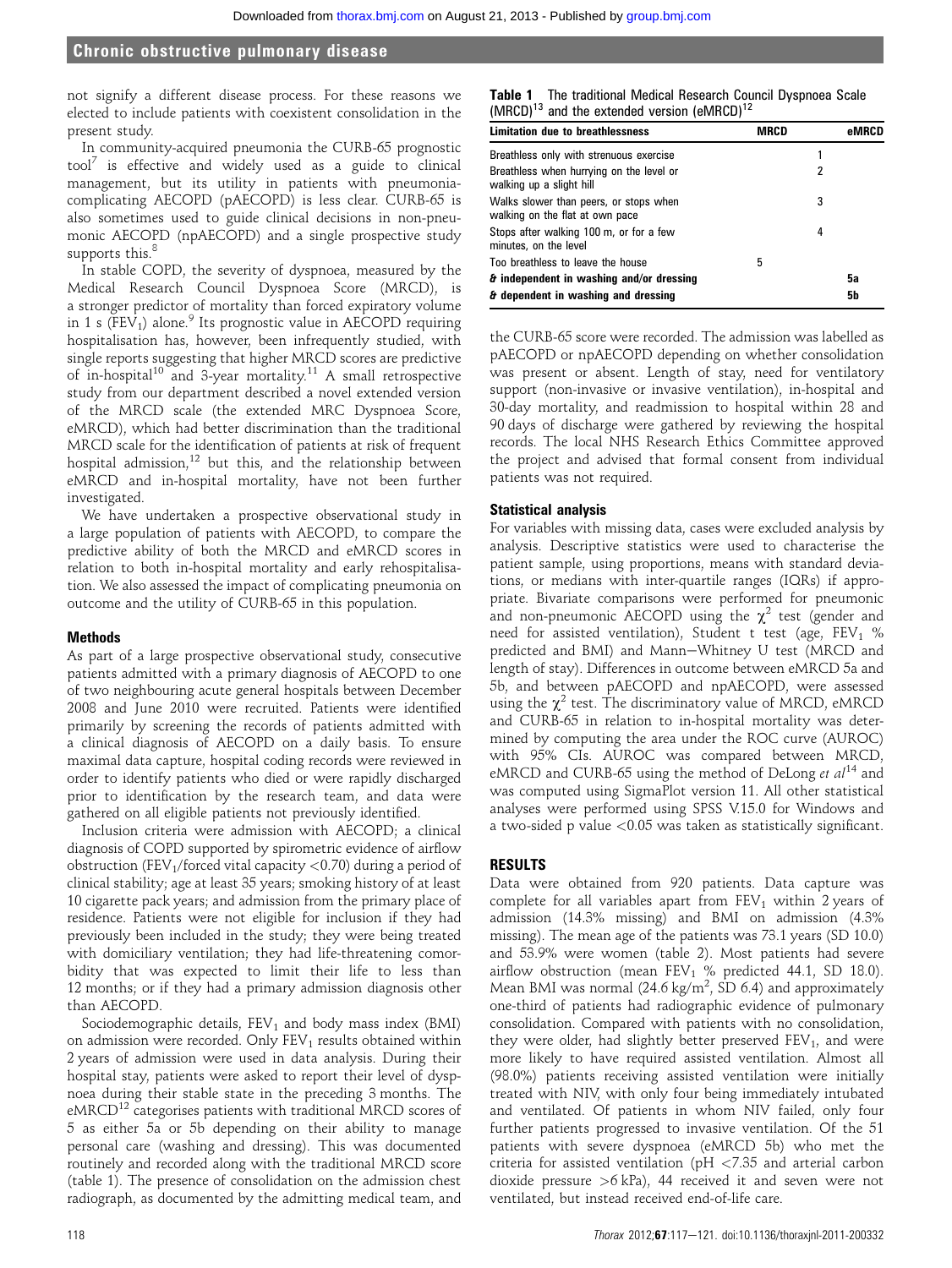#### Table 2 Population characteristics

| TUDIU L          | N   | <u>opulution chuructonotico</u><br>Women.<br>n(%) | Mean age,<br>years (SD) | Mean FEV <sub>1</sub> %<br>predicted (SD)* | <b>Mean BMI</b><br>$(SD)$ † | Median MRCD<br>(IQR) | <b>Assisted ventilation.</b><br>$n$ (%) $\pm$ | In-hospital deaths,<br>n(%) |
|------------------|-----|---------------------------------------------------|-------------------------|--------------------------------------------|-----------------------------|----------------------|-----------------------------------------------|-----------------------------|
| Total population | 920 | 496 (53.9)                                        | 73.1 (10.0)             | 44.1 (18.0)                                | 24.6(6.4)                   | $4(4-5)$             | 199 (21.6)                                    | 96 (10.4)                   |
| npAECOPD         | 621 | 348 (56)                                          | 71.7 (10.2)§            | 43.2 (18.0)**                              | 24.7(6.5)                   | $4(3-5)$             | 118 (19.0)¶                                   | 36(5.8)                     |
| pAECOPD          | 299 | 148 (49.5)                                        | 75.8 (9.1) \$           | 46.2 $(17.7)$ **                           | 24.4(6.2)                   | $4(4-5)$             | 81(27.1)                                      | 60(20.1)                    |

\*If performed within 2 years of admission,  $n=788$ .

 $+n = 880.$ 

 $\ddot{\pm}$ Received either non-invasive ventilation or invasive ventilation during hospital admission.

Significant difference between pneumonic and non-pneumonic AECOPD:  $Sp < 0.001$ ,  $[$ p=0.0053, \*\*p=0.026.

BMI, body mass index; FEV<sub>1</sub>, forced expiratory volume in 1 s; IQR, interquartile range; MRCD, Medical Research Council Dyspnoea Scale; npAECOPD, non-pneumonic acute exacerbations of chronic obstructive pulmonary disease; pAECOPD, pneumonic acute exacerbations of chronic obstructive pulmonary disease.

Ninety-six patients (10.4%) died during admission (86 from respiratory disease and 10 from non-respiratory disease) and 115 (12.5%) died within 30 day of admission (table 3). Of the 824 surviving to discharge, 157 (19.1%) were readmitted to hospital within 28 days and 16 (1.9%) died within 28 days of discharge without being rehospitalised. Overall, 275 patients (33.4%) were readmitted to hospital within 90 days of discharge (table 4). Median length of stay was  $6$  days (IQR  $3-11$ ) and pAECOPD was associated with a longer hospital stay than npAECOPD (7 days vs 6 days; p<0.001). The in-hospital mortality rate for npAECOPD was 5.8% (36/621), whereas 20.1% (60/299) with pAECOPD died in-hospital (p<0.001). Twenty-eight-day readmission rates of those initially presenting with pneumonic and non-pneumonic AECOPD were similar (19.5% and 18.0% respectively;  $p=0.62$ ).

The distribution of patients within each dyspnoea grade and the frequency of outcomes for the total population and the pAECOPD and npAECOPD subgroups are shown in tables 3 and 4. Pre-admission, during a period of clinical stability, 315 (34.2%) patients were too breathless to leave the house (MRCD 5). Of these, 173 (54.9%) were independent in washing and dressing (eMRCD 5a) and 142 (45.1%) were dependent in washing and dressing (eMRCD 5b).

Of the 96 patients who died in hospital, 30 were eMRCD 5a (17.3% mortality) and 47 eMRCD 5b (33.1% mortality) ( $p=0.0012$ ). In the npAECOPD group, patients with eMRCD 5b had a significantly higher in-hospital mortality rate than those with eMRCD 5a ( $p=0.048$ ); in the pAECOPD group, there was a similar but non-significant association ( $p=0.069$ ) (table 3).

The 28-day readmission rate was significantly higher for those with eMRCD 5b than those with eMRCD 5a for the total population ( $p=0.044$ ) and for the subgroup with npAECOPD  $(p=0.0005)$  (table 4). In pAECOPD, the rate was non-significantly lower with eMRCD 5b than eMRCD 5a ( $p=0.13$ ); this is

| <b>Table 3</b> Relation of dyspnoea grade and presence or absence of |  |  |  |  |
|----------------------------------------------------------------------|--|--|--|--|
| consolidation to mortality                                           |  |  |  |  |

| Dyspnoea       |     | 30-day<br>mortality, %* |            |                |                   |
|----------------|-----|-------------------------|------------|----------------|-------------------|
| grade          | n   | Total                   | npAECOPD   | <b>pAECOPD</b> | <b>Total</b>      |
| 1              | 6   | 0                       | 0          | 0              | 0                 |
| $\overline{2}$ | 46  | 0                       | 0          | 0              | 0                 |
| 3              | 171 | 2.3                     | 1.6        | 4.4            | 2.9               |
| 4              | 382 | 3.9                     | 0.4        | 11.8           | 6.0               |
| 5              | 315 | 24.4                    | 16.6       | 37.9           | 27.6              |
| 5a             | 173 | $17.3 +$                | $12.4 \pm$ | 28.8           | 22.5 <sup>‡</sup> |
| 5b             | 142 | $33.1 +$                | $23.1 \pm$ | 45.3           | 33.8 <sup>‡</sup> |

\*From time of hospital admission.

 $\dagger$ Significant difference between 5a and 5b, p<0.01.

 $\pm$ Significant difference between 5a and 5b, p<0.05

npAECOPD, non-pneumonic acute exacerbations of chronic obstructive pulmonary disease; pAECOPD, pneumonic acute exacerbations of chronic obstructive pulmonary disease.

likely to be due to a survivor effect given the high in-hospital mortality in the former group. Of the 16 patients who died within 28 days of discharge without being readmitted to hospital, three were eMRCD 3-4, eight were eMRCD 5a and five were eMRCD 5b (eMRCD 5a vs eMRCD 5b:  $p=0.91$ ).

Of the 299 patients with pAECOPD, median CURB-65 score was 2 (IQR 1-3) and 109 (36.5%) had CURB-65 scores of  $3-5$ and therefore a high risk of mortality (table 5). Mortality rates for each CURB-65 score were higher in pAECOPD than npAE-COPD.

The discriminatory ability of MRCD, eMRCD and CURB-65 to predict in-hospital mortality was assessed and compared using areas under receiver operating characteristic curves (AUROC curves) (table 6). In the population as a whole, eMRCD had significantly better discrimination for in-hospital mortality than either MRCD  $(p=0.0012)$  or CURB-65  $(p=0.019)$ , and in the npAECOPD group there was a nonsignificant trend to better discrimination for eMRCD compared with both CURB-65 ( $p=0.053$ ) and MRCD ( $p=0.057$ ). In pAECOPD, eMRCD performed significantly better than CURB-65 for both in-hospital (AUROC=0.759 vs 0.661, p=0.017) and 30-day (AUROC $=0.753$  vs 0.640, p $=0.040$ ) mortality. The discriminative strength of eMRCD for in-hospital mortality is shown in figure 1.

#### DISCUSSION

Of our population of patients admitted with AECOPD, more than one-third were housebound (MRCD 5) in the stable state. We found that the severity of dyspnoea in the stable state was strongly associated with both in-hospital mortality and early readmission. We have also shown that extending the traditional MRCD scale to take account of a person's ability to manage personal care (eMRCD) improves the prognostic strength of the instrument for both in-hospital mortality

|                              | <b>Table 4</b> Relation of dyspnoea grade and presence or absence of |  |  |  |
|------------------------------|----------------------------------------------------------------------|--|--|--|
| consolidation to readmission |                                                                      |  |  |  |

| Dyspnoea |     | 28-day readmission, %* | 90-day<br>readmission, %* |                |              |
|----------|-----|------------------------|---------------------------|----------------|--------------|
| grade    | n   | Total                  | npAECOPD                  | <b>pAECOPD</b> | <b>Total</b> |
|          | 6   | 0                      | 0                         | 0              | 16.7         |
| 2        | 46  | 6.5                    | 10.7                      | 0              | 10.9         |
| 3        | 167 | 12.0                   | 11.3                      | 14.0           | 19.2         |
| 4        | 367 | 19.9                   | 20.6                      | 18.1           | 34.1         |
| 5        | 238 | 25.6                   | 25.9                      | 25.0           | 47.1         |
| 5а       | 143 | $21.0 +$               | $17.0 \pm$                | 32.4           | $39.9+$      |
| 5b       | 95  | $32.6 +$               | $41.7\pm$                 | 17.1           | $57.9+$      |

 $*$ Of patients surviving to discharge, n=824.

 $\dagger$ Significant difference between 5a and 5b, p<0.05.

 $\ddagger$ Significant difference between 5a and 5b, p<0.01

npAECOPD, non-pneumonic acute exacerbations of chronic obstructive pulmonary disease; pAECOPD, pneumonic acute exacerbations of chronic obstructive pulmonary disease.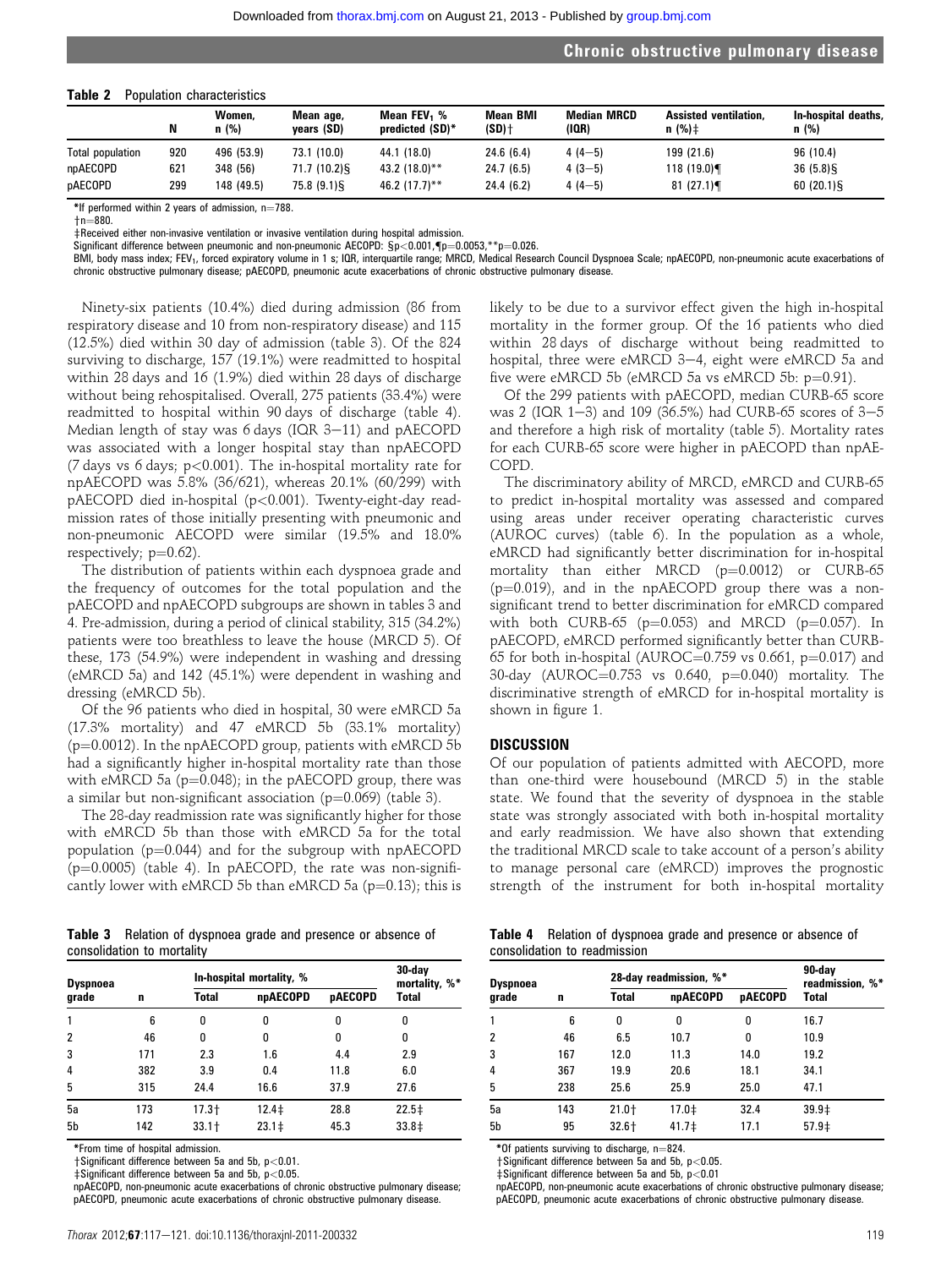|               | <b>Table 5</b> Distribution of patients, and rates of mortality, according to |  |  |  |  |
|---------------|-------------------------------------------------------------------------------|--|--|--|--|
| CURB-65 score |                                                                               |  |  |  |  |

| <b>CURB-65</b> | <b>Total population</b> |                    |     | npAECOPD           | <b>pAECOPD</b> |                    |  |
|----------------|-------------------------|--------------------|-----|--------------------|----------------|--------------------|--|
| score          | n(%)                    | <b>Mortality %</b> | n   | <b>Mortality %</b> | n              | <b>Mortality %</b> |  |
| 0              | 135 (14.7)              | 4.4                | 115 | 2.6                | 20             | 15                 |  |
|                | 278 (30.2)              | 4.0                | 208 | 1.9                | 70             | 10.0               |  |
| 2              | 295 (32.1)              | 9.5                | 195 | 6.2                | 100            | 16                 |  |
| 3              | 169 (18.4)              | 20.1               | 87  | 16.1               | 82             | 24.4               |  |
| 4              | 36(3.9)                 | 36.1               | 15  | 20                 | 21             | 47.6               |  |
| 5              | 7 (0.8)                 | 57.1               |     | n                  | 6              | 66.7               |  |

npAECOPD, non-pneumonic acute exacerbations of chronic obstructive pulmonary disease; pAECOPD, pneumonic acute exacerbations of chronic obstructive pulmonary disease.

and early rehospitalisation following discharge, and identifies a subgroup of patients at particularly high risk of in-hospital mortality (33.1% with eMRCD 5b). In addition, our results highlight the adverse prognostic effect of radiographic pulmonary consolidation complicating AECOPD (in-hospital mortality of 20.1% in the pAECOPD group compared with 5.8% in the npAECOPD group).

Our study has notable strengths. Great effort was made to ensure inclusion of, and complete data capture in, all patients hospitalised with AECOPD during the period of the study, including those in whom the diagnosis of COPD had not previously been made and patients with a very short length of stay who otherwise might not have been brought to our attention. Our study also has the major strength of a large population of patients with AECOPD admitted consecutively to one of two large general hospitals. Our entry criteria were developed to make the study as inclusive as possible, and to reflect the general population of patients hospitalised with AECOPD in the UK. We are also aware of certain limitations to the study. In 15% of patients no spirometric measurements were available within 2 years of admission; spirometric support for the diagnosis of COPD was, however, obtained for all these patients. Although clinical information was obtained by a number of nursing and medical staff, standard protocols for gathering and recording the data were in place for patients admitted with AECOPD. Finally, the presence or absence of radiographic consolidation was recorded by the admitting medical team and radiographs were not specifically reviewed for the purpose of the study.

In comparison to the 2008 UK National COPD Audit, $<sup>1</sup>$  the</sup> overall in-hospital mortality in our study is somewhat higher; this is attributable mainly to the higher prevalence of coexistent consolidation in our cohort (32.5% compared with 16% in the National COPD Audit) and the associated worse prognosis. Different centres vary as to whether they include cases with pneumonia; to allow valid comparison of relative mortality, we suggest future audits stratify outcome according to the presence of coexistent consolidation. The readmission rate at 90 days

Table 6 Area under receiver operating curve for prediction of in-hospital mortality

|          | MRCD                 | eMRCD                             | <b>CURB-65</b>       |
|----------|----------------------|-----------------------------------|----------------------|
| Total    | $0.769(0.73 - 0.81)$ | $0.794$ (0.75-0.84)* +            | $0.717(0.66 - 0.77)$ |
| npAECOPD | $0.809(0.75 - 0.87)$ | $0.833(0.77 - 0.90)$              | $0.719(0.63 - 0.81)$ |
| pAECOPD  | $0.740(0.68 - 0.80)$ | $0.759(0.70 - 0.82)$ <sup>+</sup> | $0.661(0.58 - 0.74)$ |

\*Significant difference compared with MRCD, p<0.01.

 $\dagger$ Significant difference compared with CURB-65, p<0.05.

eMRCD, extended Medical Research Council Dyspnoea Scale; MRCD, Medical Research Council Dyspnoea Scale; npAECOPD, non-pneumonic acute exacerbations of chronic obstructive pulmonary disease; pAECOPD, pneumonic acute exacerbations of chronic obstructive pulmonary disease.



Figure 1 The discrimination of eMRCD for in-hospital mortality for the total population, non-pneumonic and pneumonic exacerbations of COPD.

(33.4%) is almost identical to that reported in the National COPD Audit.<sup>1</sup>

The severity of stable-state dyspnoea in patients hospitalised with AECOPD has rarely been reported previously. Similarly to our finding, the 2008 UK National COPD Audit<sup>1</sup> suggested that approximately 30% of admitted patients were too breathless to leave the house (MRCD 5), but the conclusion was limited by missing data in more than half of the patients audited. Other studies<sup>11 15 16</sup> have recorded dyspnoea severity only in patients surviving to discharge, which underestimates its importance because of its strong association with mortality. Higher MRCD scores have previously been shown to be associated with greater in-hospital mortality in patients attending the emergency department with  $AECOPD<sub>10</sub><sup>10</sup>$  an association we have confirmed for all patients hospitalised with AECOPD. A recent study<sup>17</sup> showed an association between the traditional MRCD score and hospital readmission in patients enrolled in an early supported discharge scheme, but to our knowledge a similar association between MRCD and hospital readmission in all patients hospitalised with AECOPD has not been reported.

Greater functional dependence has been shown independently to predict hospital readmission,<sup>15 18</sup> and performance status, which includes an assessment of a patient's ability to self care, has been shown to be predictive of 3-month mortality following admission.<sup>19</sup> Also, in patients surviving to discharge, a high level of functional dependence is associated with long-term mortality.<sup>16 20 21</sup> Most of the deaths (80%) in our study occurred in patients with severe stable-state dyspnoea (MRCD 5). We have shown that combining a measure of functional dependence with the assessment of dyspnoea severity (eMRCD) improves the predictive ability of the traditional MRCD scale, with a significantly higher risk of mortality in patients housebound and dependent in washing and dressing (eMRCD 5b) than in those housebound but independent in washing and/or dressing (eMRCD 5a).

Clinical decisions were in the hands of the admitting medical teams and uninfluenced by our study; however, we recognise that severe disability is likely to have been an important consideration in determining the management of individual patients. However, our finding does not appear to be explained by early introduction of palliative care, or limiting the level of care, in this population because even among patients with the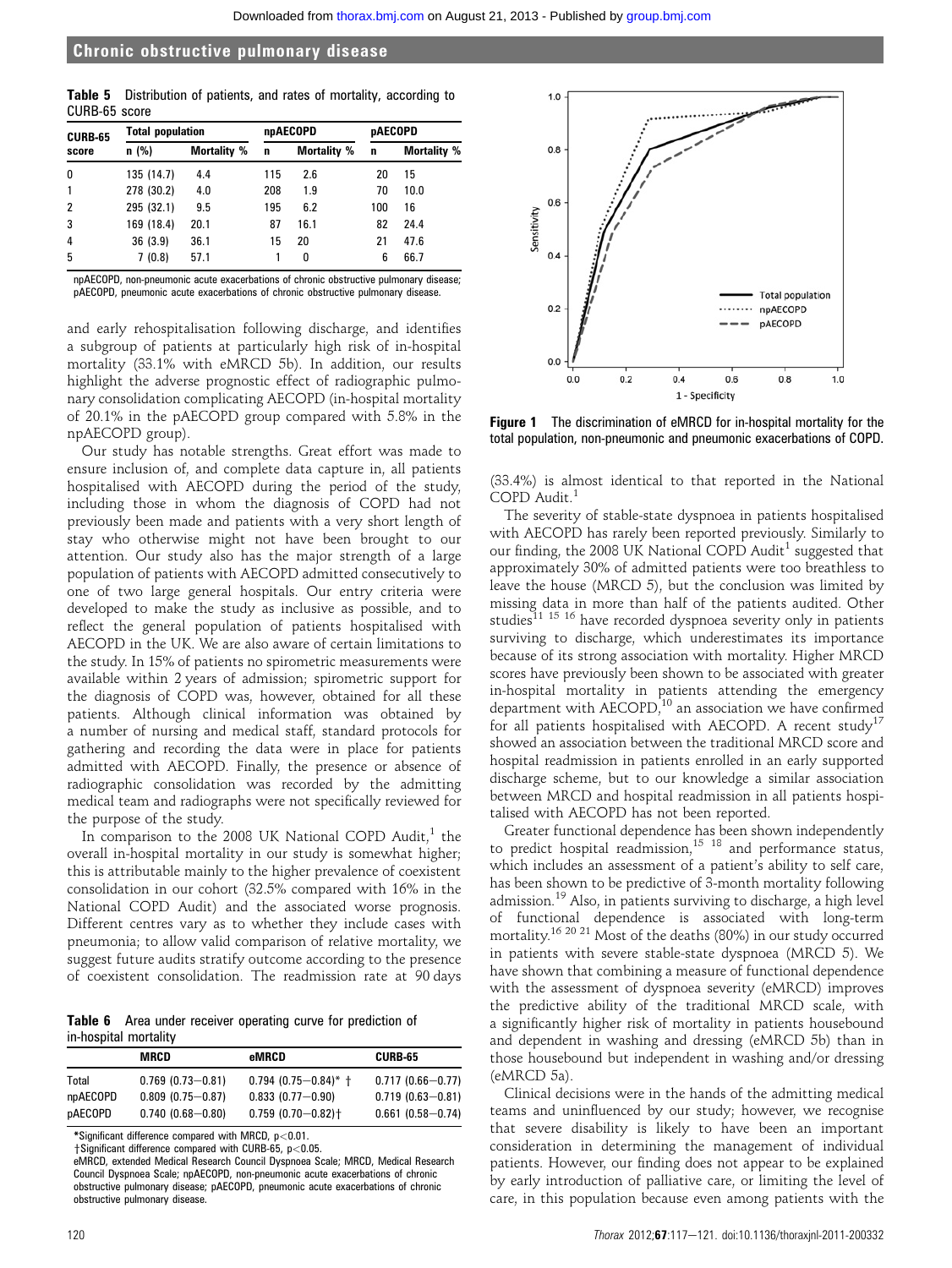most severe limitation (eMRCD 5b), most of those potentially eligible for assisted ventilation received it, and there was no difference in this regard between eMRCD 5a and eMRCD 5b.

Using the extended scale, each increase in dyspnoea severity was accompanied by a significantly higher mortality, and the prediction of in-hospital mortality was significantly better using eMRCD than MRCD (AUROC= $0.794$  vs  $0.769$ ; p= $0.0012$ ) (table 6). For the total population and for the npAECOPD group, eMRCD also improved identification of patients at risk of hospital readmission (table 4).

Our study shows that co-existent consolidation is common in patients with AECOPD and is associated with a high mortality rate. In community-acquired pneumonia, 30-day mortality rates according to CURB-65 have been previously reported to be: CURB-65  $0-1=1.5\%$ ; CURB-65  $2=9.2\%$ ; and CURB-65  $3-5=22.4\%$ .<sup>7</sup> Our study shows that the combination of AECOPD and pneumonia is associated with higher mortality rates than pneumonia alone: pAECOPD and CURB-65  $0-1=11.1\%$  in-hospital mortality; pAECOPD and CURB-65 2=16%; and pAECOPD and CURB-65 3-5=31.2%. Therefore, although the CURB-65 risk stratification tool is frequently used to guide management in pAECOPD, our data show that it underestimates the risk of mortality in this population. The results of AUROC analysis (table 6) confirm that in pAECOPD, the performance of CURB-65 was only moderate (AUROC=0.661), and eMRCD (AUROC=0.759) was a significantly better discriminator for both in-hospital ( $p=0.017$ ) and 30-day mortality ( $p=0.040$ ). Our results concur with a recent study<sup>8</sup> that showed CURB-65 to have good discrimination for in-hospital mortality in npAECOPD  $(AUROC=0.733)$ , but in our study, the eMRCD outperformed CURB-65 for all patients and we suggest that it is the better predictive tool.

Previous studies to identify prognostic indices in AECOPD requiring hospitalisation have been performed infrequently and (with the exception of patients requiring intensive care) robust clinical tools to aid management of such patients have not been developed.<sup>22</sup> The present study shows that the assessment of dyspnoea severity in patients hospitalised with AECOPD is simple to perform, is a strong predictor of outcome and may therefore provide valuable information which could influence management. For example, of the total population, no patients hospitalised with eMRCD grade 1 or 2 died either in hospital or at home shortly after discharge, and in the  $npAECOPD$  group with eMRCD 1-4, in-hospital mortality was very low and therefore many of these patients might have been safely managed in the community. Alternatively, one-third of all patients with eMRCD 5b, and almost a half of patients with coexistent pneumonia and eMRCD 5b, did not survive to discharge and such patients might benefit from either early escalation of care or, in some cases, early discussion of end-of-life care.

We conclude that severe dyspnoea is common in patients hospitalised with AECOPD and the severity of dyspnoea is a strong predictor of mortality and early rehospitalisation. A novel extension of the traditional scale, the eMRCD, improves its predictive ability for both mortality and readmission. Pneumonic exacerbations of COPD are an important and common clinical problem with overall worse outcome than primary community acquired pneumonia. The CURB-65 prediction tool for pneumonia performs less well in patients with pAECOPD. Further research is needed to develop practical prognostic tools in AECOPD in order to aid clinical management.

**Correction notice** This article has been corrected since it was published Online First. Tables 3 and 4 contained numbers which were not aligned in the columns correctly.

#### Competing interests None.

**Ethics approval** This study was conducted with the approval of NHS County Durham and Tees Valley 1 Research Ethics Committee.

Contributors SCB designed and obtained funding for the study. Data collection was performed by JS and EN. The original eMRCD scale was developed by GA and EN. Data analysis was performed by JS, and supervised by both GJG and SCB. The manuscript was drafted by JS; GA, GJG and SCB helped with its revision. GJG and SCB provided JS with ongoing educational supervision.

Provenance and peer review Not commissioned; externally peer reviewed.

#### **REFERENCES**

- 1. Royal College of Physicians, British Thoracic Society, British Lung Foundation. Report of the National Chronic Obstructive Pulmonary Disease Audit 2008: Clinical audit of COPD exacerbations admitted to acute NHS trusts across the UK London: Royal College of Physicians, 2008.
- 2. **Anzueto A,** Leimer I, Kesten S. Impact of frequency of COPD exacerbations on pulmonary function, health status and clinical outcomes. Int J Chron Obstruct Pulmon  $Dis$  2009: $4:245-51$ .
- Lieberman D, Lieberman D, Gelfer Y, et al. Pneumonic vs nonpneumonic acute exacerbations of COPD. Chest  $2002; 122:1264-70$ .
- Davidson C. 2010 Adult Non-Invasive Ventilation Audit summary report. British Thoracic Society, London, 2011.
- 5. **Syriala H,** Broas M, Suramo I, et al. High-resolution computed tomography for the diagnosis of community-acquired pneumonia. Clin Infect Dis  $1998;27:358-63$ .
- 6. **Hagaman JT,** Rouan GW, Shipley RT, et al. Admission chest radiograph lacks sensitivity in the diagnosis of community-acquired pneumonia. Am J Med Sci 2009;337:236-40.
- Lim WS, van der Eerden MM, Laing R, et al. Defining community acquired pneumonia severity on presentation to hospital: an international derivation and validation study. Thorax  $2003;58:377-82$ .
- 8. Chang CL, Sullivan GD, Karalus N, et al. Predicting early mortality in acute exacerbation of chronic obstructive pulmonary disease using the CURB65 score.  $Respiology 2011; 16:146 - 51.$
- Nishimura K, Izumi T, Tsukino M, et al. Dyspnea is a better predictor of 5-year survival than airway obstruction in patients with COPD. Chest  $2002 \cdot 121 \cdot 1434 - 40$
- 10. **Roche N,** Zureik M, Soussan D, et al. Predictors of outcomes in COPD exacerbation cases presenting to the emergency department. Eur Respir J 2008:32:953-61.
- 11. Tsimogianni AM, Papiris SA, Stathopoulos GT, et al. Predictors of outcome after exacerbation of chronic obstructive pulmonary disease. J Gen Intern Med  $2009:24:1043-8.$
- 12. Norman EM, Mylotte A, Watson P, et al. Factors associated with length of stay and re-admissions in patients with chronic obstructive pulmonary disease. Am J Respir Crit Care Med 2001:**163**: A508.
- 13. Bestall JC, Paul EA, Garrod R, et al. Usefulness of the Medical Research Council (MRC) Dyspnoea scale as a measure of disability in patients with chronic obstructive pulmonary disease. Thorax  $1999,54.581-6$ .
- **DeLong ER, DeLong DM, Clarke-Pearson DL. Comparing the areas under two or** more correlated receiver operating characteristic curves: a nonparametric approach. Biometrics 1988:44:837-45.
- 15. Chu CM, Chan VL, Lin AW, et al. Readmission rates and life threatening events in COPD survivors treated with non-invasive ventilation for acute hypercapnic respiratory failure. Thorax 2004;59:1020-5.
- 16. **Almagro P,** Calbo E, Ochoa de Echaguen A, et al. Mortality after hospitalization for COPD. Chest 2002;121:1441-8.
- 17. Dunican EM, Deering BM, Ryan DM, et al. Factors that predict failure in home management of an acute exacerbation of COPD. Thorax 2011;66:358-9.
- Lau AC, Yam LY, Poon E. Hospital re-admission in patients with acute exacerbation of chronic obstructive pulmonary disease. Respir Med  $2001:95:876-84$
- 19. Roberts CM, Lowe D, Bucknall CE, et al. Clinical audit indicators of outcome following admission to hospital with acute exacerbation of chronic obstructive pulmonary disease. Thorax  $2002; 57:137-41$ .
- 20. **Yohannes AM, Baldwin RC, Connolly MJ. Predictors of 1-year mortality in patients** discharged from hospital following acute exacerbation of chronic obstructive pulmonary disease. Age Ageing 2005; 34:491-6.
- Connors AF Jr, Dawson NV, Thomas C, et al. Outcomes following acute exacerbation of severe chronic obstructive lung disease. The SUPPORT investigators (Study to Understand Prognoses and Preferences for Outcomes and Risks of Treatments) [erratum appears in Am J Respir Crit Care Med 1997 Jan;155(1):386]. Am J Respir Crit Care Med 1996;154:959-67.
- 22. Steer J, Gibson GJ, Bourke SC. Predicting outcomes following hospitalization for acute exacerbations of COPD.  $QJM$  2010; 103:817-29.